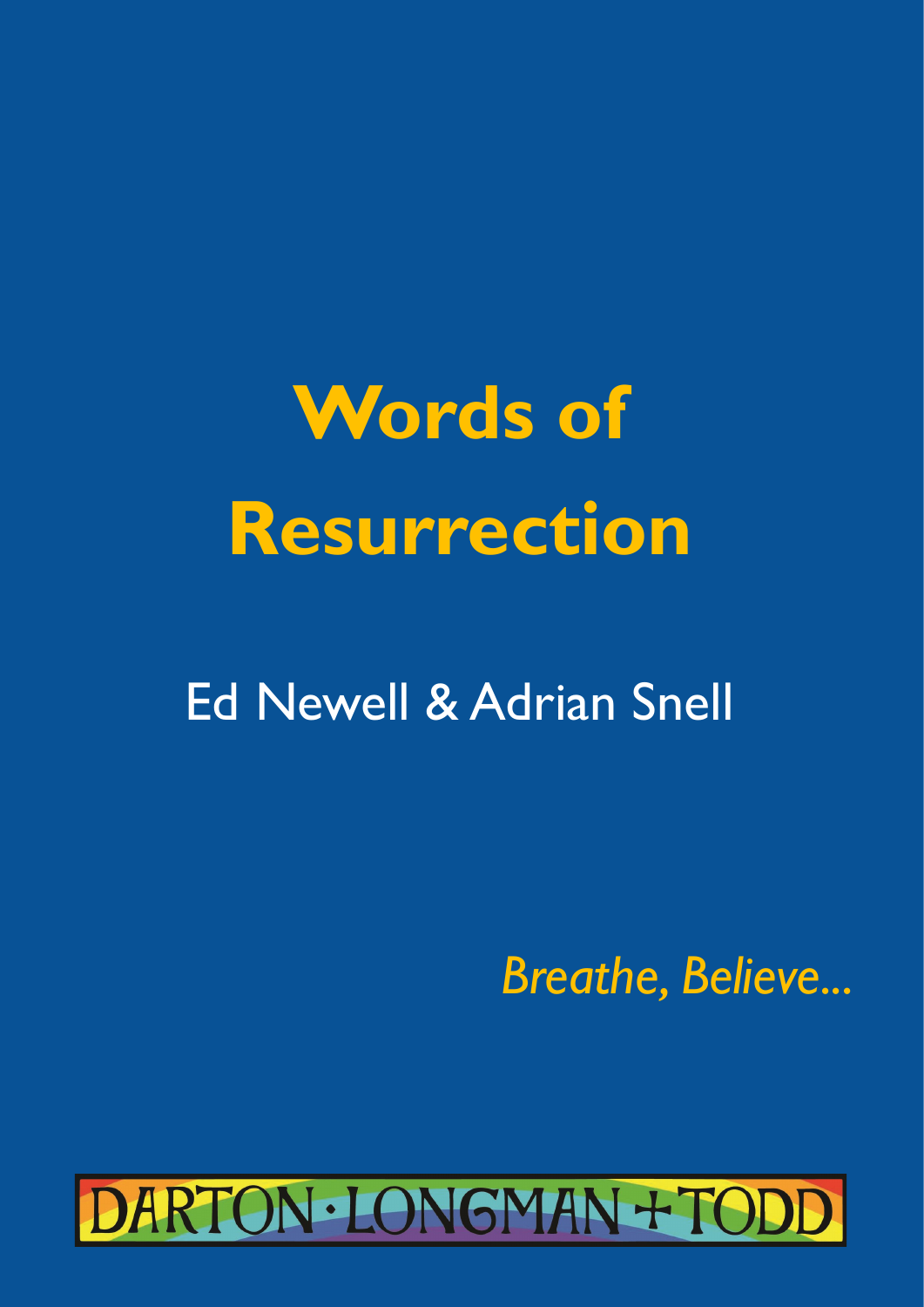*In 2002 and 2005, Ed Newell and Adrian Snell produced two books and CDs,* Seven Words for the and music how Christ's 'seven last words from the cross' may speak to us **and music how Christ's 'seven last words** from the cross' may speak to us *reflecting in words and music on how Christ 'seven last words from the cross' speak to us today. They have come together once more to offer this reflection for Easter 2020 in the light of the Covid-19 today. The writer and musician have come together once more to offer this In 2002 and 2005, Ed Newell and Adrian Snell produced two books and CDs,* Seven Words for the 21st Century *and* Seven Words for Three Hours*. Both published by Darton, Longman & Todd, they reflect in words reflection for Easter 2020, as we face together the Covid-19 pandemic. This is a free resource, but if used other than for private purposes, would you please acknowledge the contributors. Thank you.*

Ed Newell is an Anglican priest and the author or editor of seven books. His latest, *The Sacramental Sea: A Spiritual Voyage through Christian History*, was published by Darton, Longman and Todd in 2019. He is also a regular contributor to *Pause for Thought*  on BBC Radio 2.

www.ednewell.info

Adrian Snell has released over thirty albums, most recently the *Alpha and Omega* 30th anniversary edition in 2017. As well as a composer, performer and recording artist, Adrian is also a music therapist who works primarily with children and young people with a variety of special needs.

www.adrian-snell.com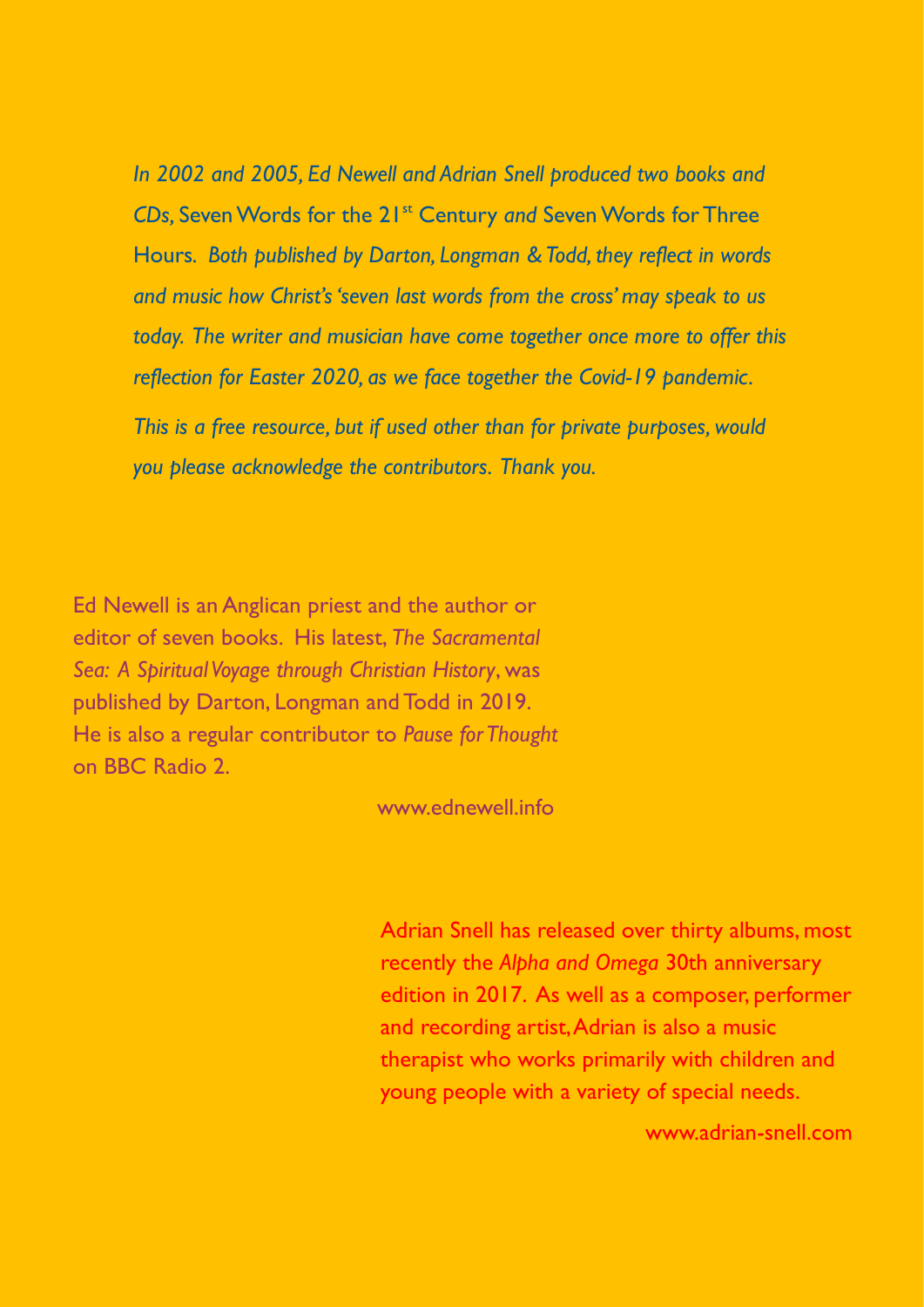## **Words of Resurrection**

## Edmund Newell

Easter Day is usually one of joy and celebration. It's when fasting gives way to feasting, church bells ring out, and Christians gather together to proclaim 'Alleluia, Christ is risen!' This year will be different. For the first time for many people, Christ's resurrection will be celebrated at home – perhaps alone – with church doors locked and bolted, and the mood subdued by a pervasive atmosphere of fear and anxiety. Easter Day 2020 will be like no other. Or will it?

The day Christ rose from the dead is described in all four Gospels. Each evangelist paints a different picture, but what unifies them is a sense of intense, heightened emotion. In Mark, the visitors to the empty tomb, who are told by an angelic figure that Jesus has risen from the dead, flee from the scene in terror and amazement, fearful of speaking to anyone about what they've witnessed. In Matthew, they leave with the mixed emotions of fear and joy. In Luke, they're simply terrified. In John's very different account, Mary Magdalene's reactions range from displays of overwhelming grief to ecstatic excitement. In their different ways, all four Gospels portray the first Easter Day as an emotional roller-coaster, where fear and terror is as evident as joy and happiness.

It's for this reason that Mark's account is so powerful. The earliest manuscripts close with the words 'for they were afraid'. This abrupt, dramatic ending leaves the story unresolved. In doing so, it gives a sense of what it must have been like to be there. The shocked disciples would have realised something significant was happening. But what? Why? How would it affect them? It was a disturbing, unsettling, confusing day. Only the passing of time would enable them to come to terms with what had happened.

Matthew, Luke and John take the story further. Although their accounts differ, a common factor is that each has a resolution – there's no 'cliff-hanger', as in Mark. The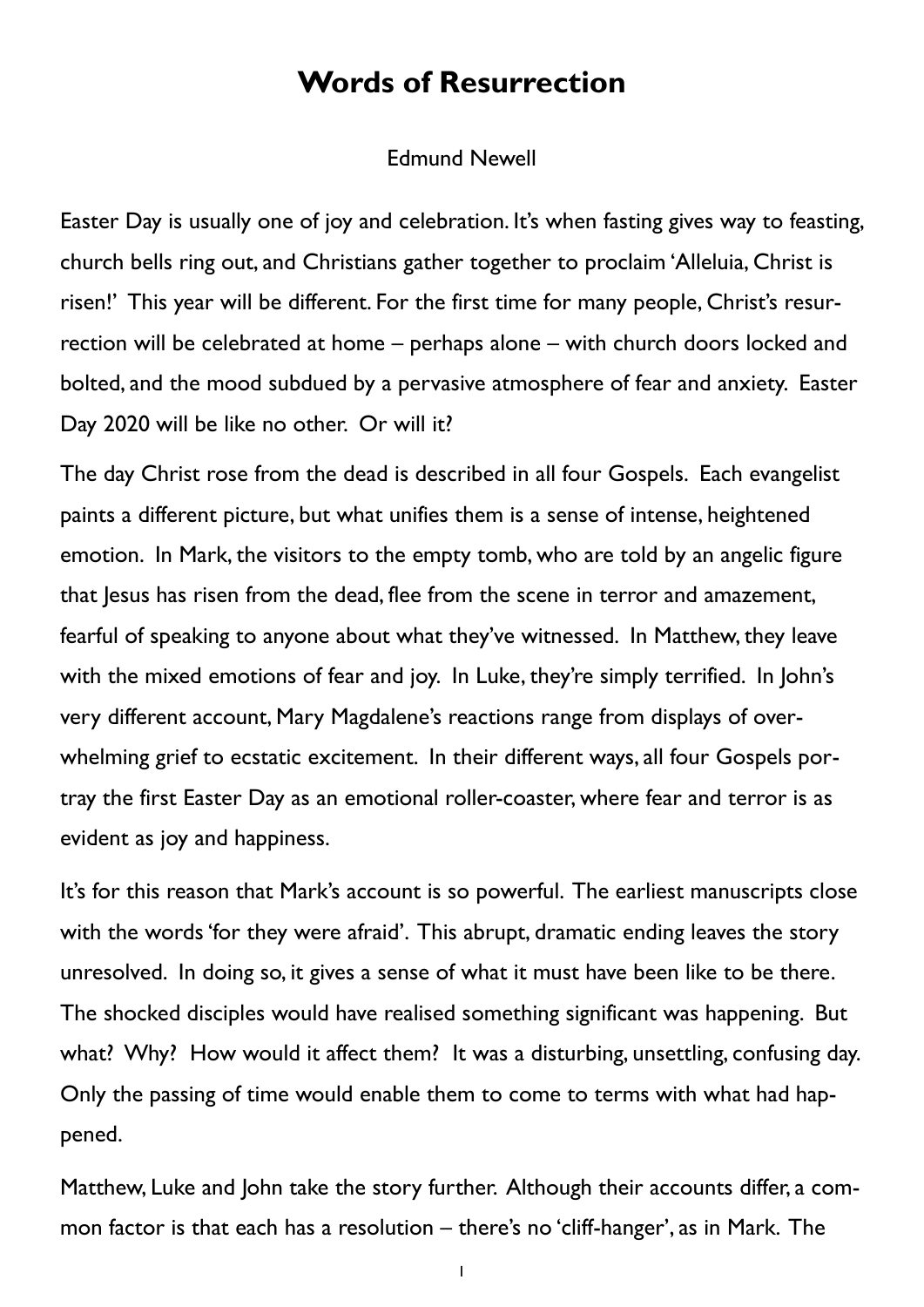evangelists continue by drawing on the reported encounters between the risen Christ and his disciples. In their distinctive ways, these three Gospels show how the presence of the risen Christ not only enabled his disciples to come to terms with what had happened, but to respond positively to the trauma they'd experienced during the tumultuous events of Holy Week and Easter. Each Gospel ends with the risen Christ offering his disciples a new sense of meaning and purpose for how to live their lives.

In Luke, emphasis is placed on making sense of what had taken place over the past few days. This is conveyed in the story of the risen Christ walking, unrecognised, with two grieving disciples on the road to Emmaus. After they tell the apparent stranger the reason for their sorrow, the risen Christ offers them a way to think things through. '*Was it not necessary that the Messiah should suffer these things and then enter into his glory?*', he asks them, before going deeper into his explanation. It's only when he breaks bread with them that they recognise who he is – at which point he vanishes.

John's attention is elsewhere. In troubled and stressful times, our faith can be shaken to the core and we can do things we later regret. John addresses the spiritual and psychological damage of such trauma by portraying the risen Christ as 'the wounded healer'. In John, there's no escaping the reality of suffering – the risen Christ shows his wounds to his astonished disciples and tells Simon Peter that he, too, will suffer a brutal death. What's offered isn't an antidote to suffering, or a vaccine to prevent it, but a way of being reconciled to its reality and dealing with its effects.

John tells of how the risen Christ came to Thomas, who's riddled with doubt. '*Do not doubt but believe'*, he says to the disciple, showing him his wounds. Jesus' suffering is real, but so is his resurrection – giving Thomas a reason to have faith. Later, the risen Christ comes to Simon Peter to ask, three times, '*Do you love me?*' The reason for this is clear: it's to forgive Simon Peter for his three-fold denial of knowing Jesus when he was arrested, thus releasing him from the guilt of abandoning his friend. On three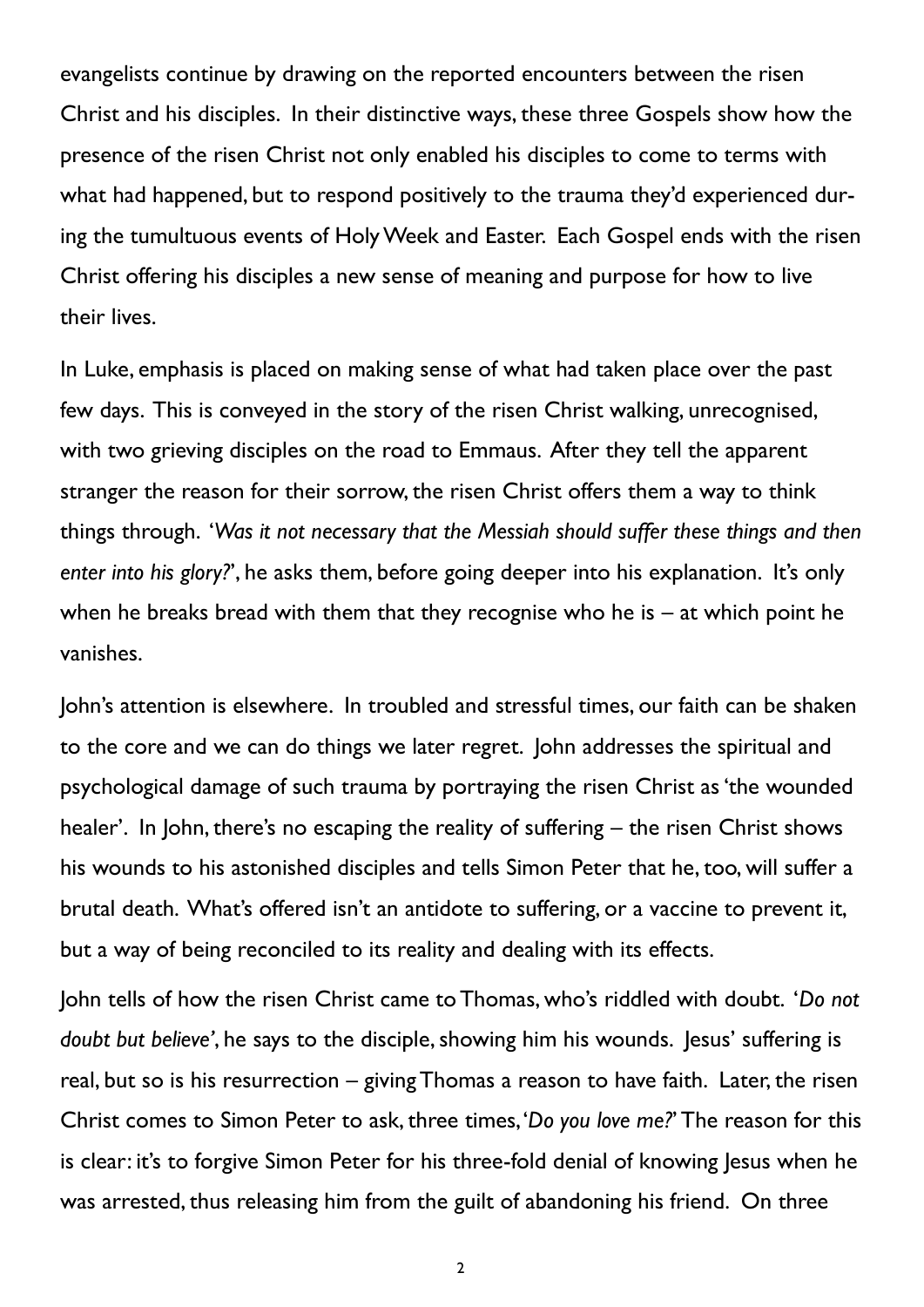occasions in John's Gospel, the risen Christ greets his disciples by saying '*Peace be with you*'. For both Thomas and Simon Peter the presence of the risen Christ brings mental healing, offering them peace of mind.

The ending of Matthew's Gospel is much briefer. It moves rapidly from the instruction by the angel at the tomb for the disciples to go to Galilee, to the risen Christ addressing them on a Galilean mountain. Here, Matthew shows how we can be empowered by the experience of suffering to move on with positivity and vigour:

'*Go therefore and make disciples of all nations, baptizing them in the name of the Father and of the Son and of the Holy Spirit, and teaching them to obey everything that I have commanded you*.' In different ways, then, Matthew, Luke and John not only bring their Gospels to a resolution, but they offer insights into how we can face and respond purposefully to the storms of life.

A traumatic experience – such as a worrying medical diagnosis, bereavement or the loss of a job – may well paralyse us with fear, just like the visitors to the tomb in Mark's Gospel. The inability to think or do anything at such times is a natural response, and protects us from any potentially harmful knee-jerk reactions. This paralysis only becomes problematic when it persists. What's often helpful – especially if we do get stuck in our fears – is to talk to someone who can listen to our concerns and offer guidance, just as the disciples on the Emmaus road discovered.

Trauma can also destroy self-confidence, and make us lose trust in what's given us strength and resilience in the past – including a religious faith. The risen Christ's words to Thomas, '*Have you believed because you have seen me? Blessed are those who have not seen and yet have come to believe*' are like a life-line to hold on to at such times.

The things we do and say in the heat of the moment, when stressed, may also need addressing. As the story of Simon Peter reminds us, seeking and offering forgiveness are essential to reconciling the differences, and healing the broken relationships, that can be the collateral damage of a traumatic experience.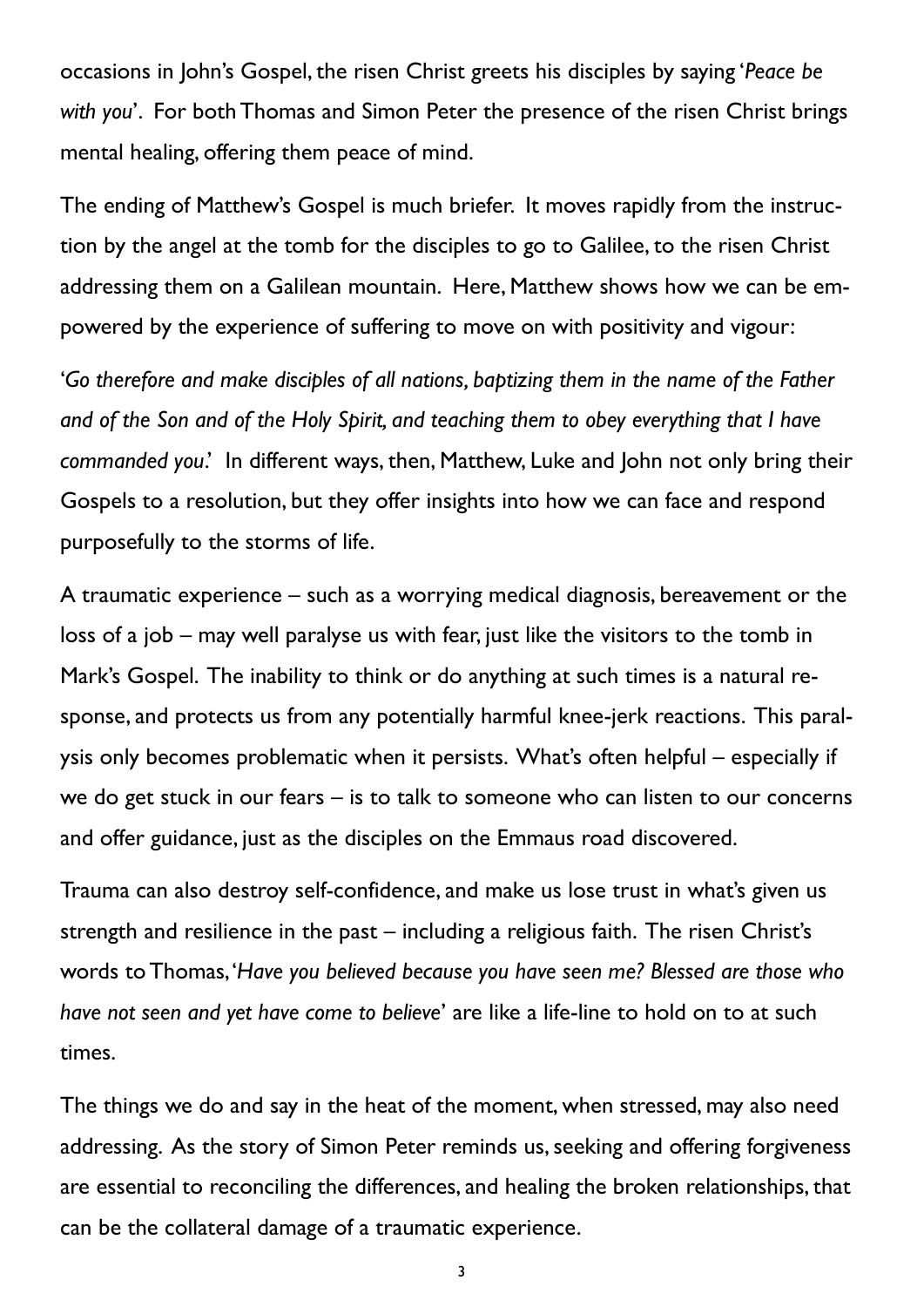Troubled times do end, eventually. Not everyone will see the ending, but for those who do there's an opportunity to be grasped. Understanding first-hand the fragility and preciousness of our God-given life can be transformative, and many people find the experience of suffering life-changing and empowering. We see this in the case of the disciples. Thrown into disarray by Jesus' death, and startled by his resurrection, the Acts of the Apostles and Epistles show them responding positively and purposefully to the risen Christ's commission in Galilee. The fearful disciples go on to become courageous apostles, willing to give their lives to spread the Good News of Jesus Christ.

Much of what the Gospels convey about dealing with suffering and trauma is universally applicable: talking things through, moving on by healing relationships, and drawing positively on our experiences. A distinctively Christian element, however, is the enduring presence of the risen Christ. Even when confronted by a global pandemic, it's understandable that each one of us may feel alone and isolated. Suffering has a tendency to make us inward-looking and self-absorbed. At such moments, coming prayerfully before God is more than a psychological prop; it's to place ourselves in a state of awareness that through the incarnation, death, resurrection and ascension of Jesus Christ, the human condition we experience – including that sense of isolation – is held by our loving Creator. We are not alone.

Easter 2020 will be different. While there's a sadness in not being able to come together in person, the mixed emotions of fear and joy we're likely to experience have the potential to draw us close to the very event the day celebrates. If that happens, then it's a gift and a blessing. In these difficult times, an awareness of the healing, reconciling and empowering presence of the risen Christ and his 'words of resurrection' can free us from anxiety. In doing so, they will help us face whatever the coming days, weeks and months may bring with faith and hope and purpose.

'*And remember*,' says the risen Christ, '*I am with you always, to the end of the age*.'